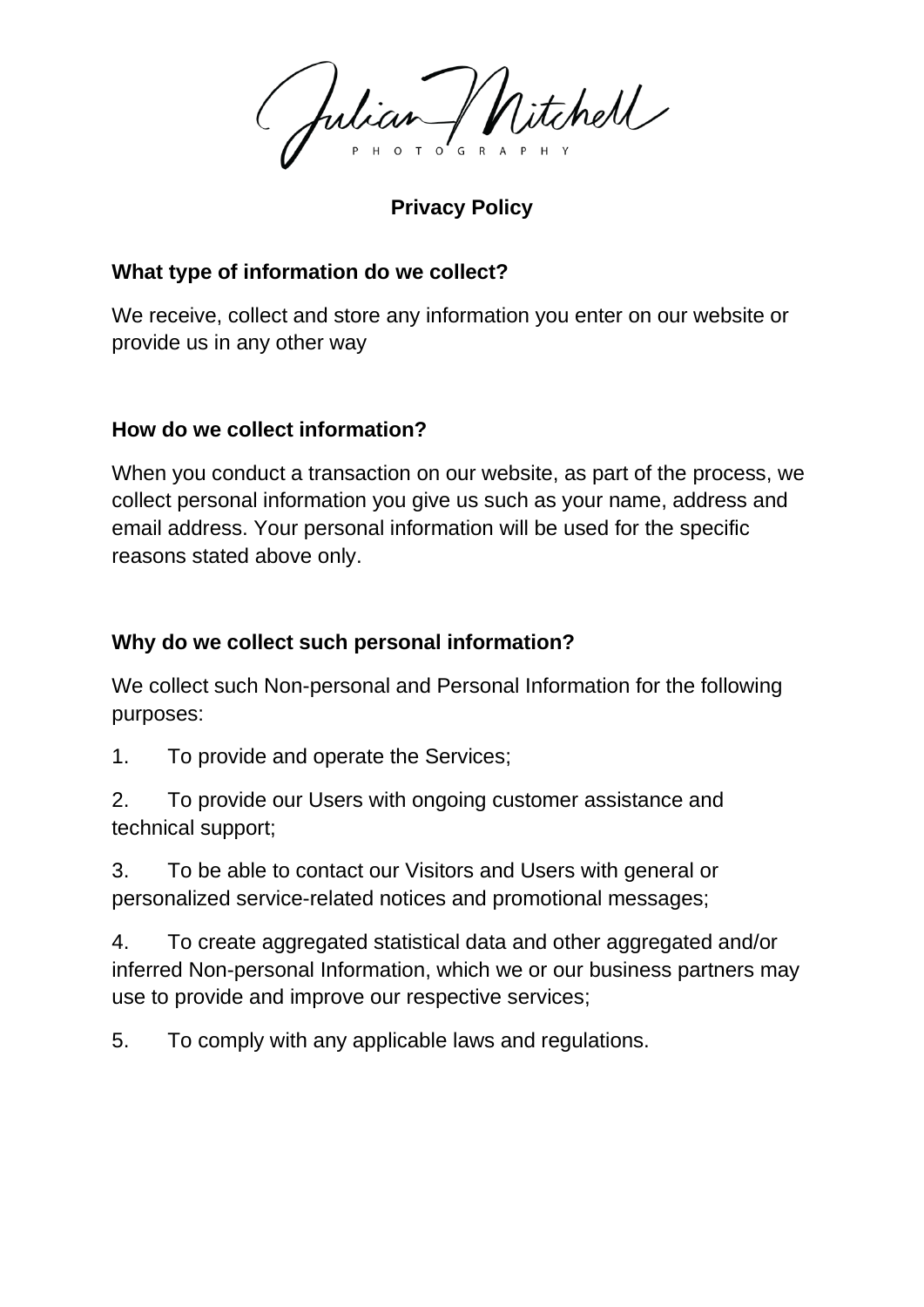fulian / Nitchell

**Privacy Policy**

### **How do we store, use, share and disclose your personal information?**

Our company is hosted on the Wix.com platform. Wix.com provides us with the online platform that allows us to sell our products and services to you. Your data may be stored through Wix.com's data storage, databases and the general Wix.com applications. They store your data on secure servers behind a firewall.

All direct payment gateways offered by Wix.com and used by our company adhere to the standards set by PCI-DSS as managed by the PCI Security Standards Council, which is a joint effort of brands like Visa, MasterCard, American Express and Discover. PCI-DSS requirements help ensure the secure handling of credit card information by our store and its service providers.

## **How do we communicate with our site visitors?**

We may contact you to notify you regarding your account, to troubleshoot problems with your account, to resolve a dispute, to collect fees or monies owed, to poll your opinions through surveys or questionnaires, to send updates about our company, or as otherwise necessary to contact you to enforce our User Agreement, applicable national laws, and any agreement we may have with you. For these purposes we may contact you via email, telephone, text messages, and postal mail.

## **How do we use cookies and other tracking tools?**

If your website tracks personal information through the use of cookies, for example, you must make this clear to your site visitors. Be clear about what tracking tools (e.g. cookies, flash cookies, web beacons, etc.,) your website employs, what personal information they gather and why they are being used.